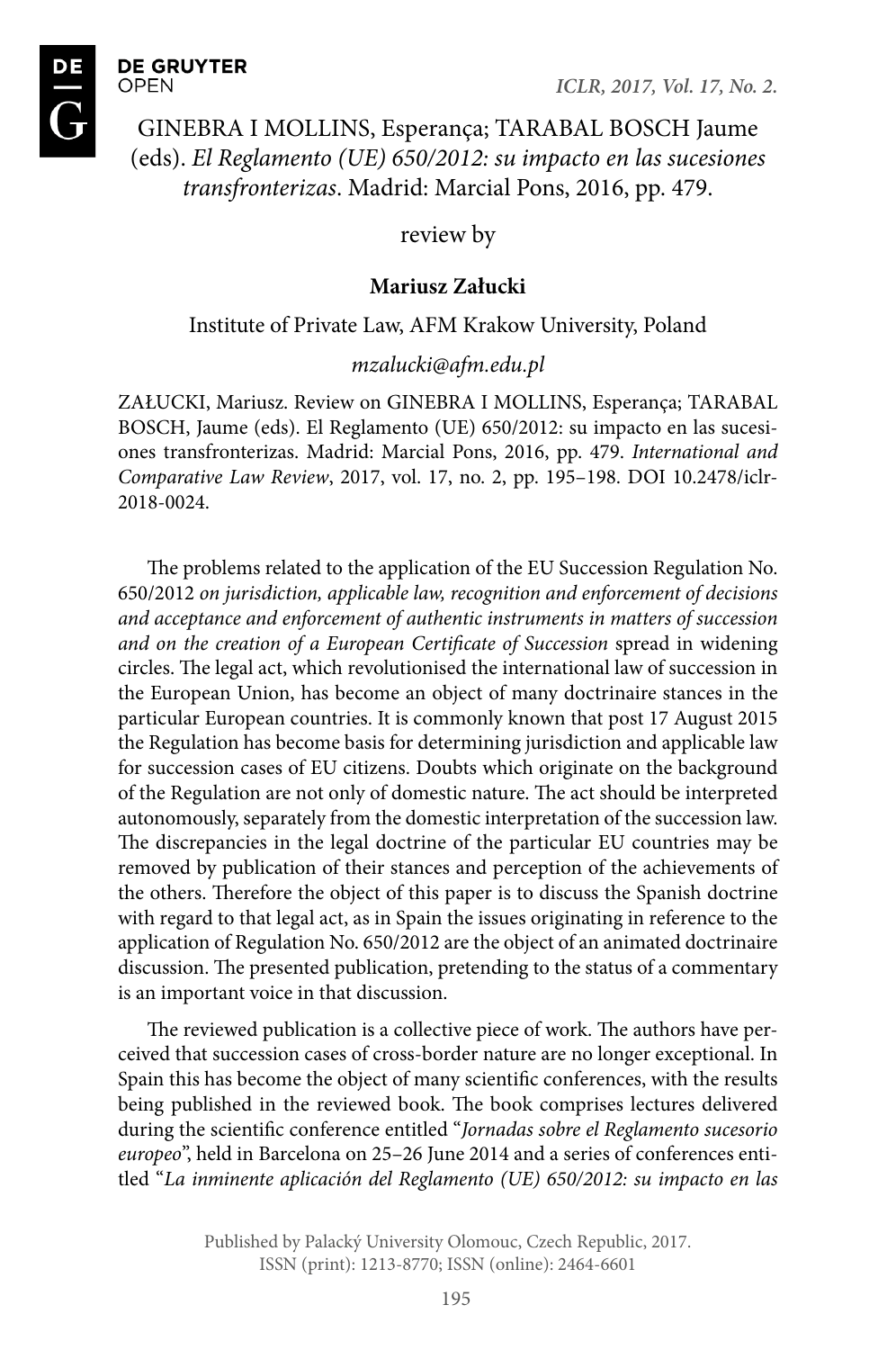*ICLR, 2017, Vol. 17, No. 2.*

*sucesiones transfronterizas*", organised by the Faculty of Law of the University of Barcelona on 4, 11, 18 and 25 March 2015. Both events gathered eminent lawyers, who presented the new European Regulation and its influence on the practice in a specialised and comprehensive manner. The book consists of 14 articles on the particular issues related to the Regulation No. 650/2012, introduction and general comments by the editors. This is basically an exhaustive discussion of the selected problems which, in the opinion of the authors, are faced when applying the new law in practice.

The book starts with the introduction by *J.C. Ollé i Favaró*, in which the author shortly explains the circumstances of cooperation between the Society of Notaries Public in Catalonia (*Collegi de Notaris de Catalunya*) and the Faculty of Law of the University of Barcelona, which had jointly organised the aforesaid events resulting in the reviewed publication. Further comes a preamble to the whole volume by *M. E. Ginebra Molins, A. Serrano de Nicolas* and *J. Tarabal Bosch*. The authors explain the idea of the book, indicating – among other things – that the EU Succession Regulation has already come into force and there is a need to diagnose the first problems with applying that legal act in practice. Subsequently there follow 14 articles devoted to the particular areas of the new Regulation. The layout is typical for such publications, particularly because the respective subject-matter chapters basically comply with the nomenclature and sequence of the Regulation applied by the EU regulator.

The first subject-matter chapter (pages 17–54) has been written by *A. Serrano de Nicolas* and devoted to the general assumptions of the EU Regulation, with particular emphasis on the problems regarding the application of property law and matrimonial regime. The author explains the general issues, including the law applicable to the succession cases, thus, referring to exclusion of certain matters, i.e. the areas which have not been covered by the provisions of the Regulation. In that scope, on the background of the solution assumed in Article 1.2, in reference to Article 23 of the Regulation, there may appear some doubts. Therefore the approach of the Spanish doctrine may seem interesting. Similar assessment may refer to transition and inter-temporal provisions, the practical importance of which is of no small importance. The second chapter (pages 55–77) is significantly related to the first one, as the author – *C. Gonzalez Beilfuss* – discusses the problems related to the scope of the Regulation application. The author mainly presents the detailed catalogue of exclusions comprised in Article 1.2 of the Regulation, indicating that, among other things, the issues related to the marital status and family relationships, the legal capacity or the legal capacity of natural persons, the questions relating to disappearance or presumed death fall outside of the Regulation, which may be of major importance in succession cases. Further, in chapter three (pages 79–92), *M. Alvarez Torne* discusses mainly the competencies of the EU with regard to the succession law and refers to some issues of jurisdiction in reference to Articles 4–10 of the Regulation.

> Published by Palacký University Olomouc, Czech Republic, 2017. ISSN (print): 1213-8770; ISSN (online): 2464-6601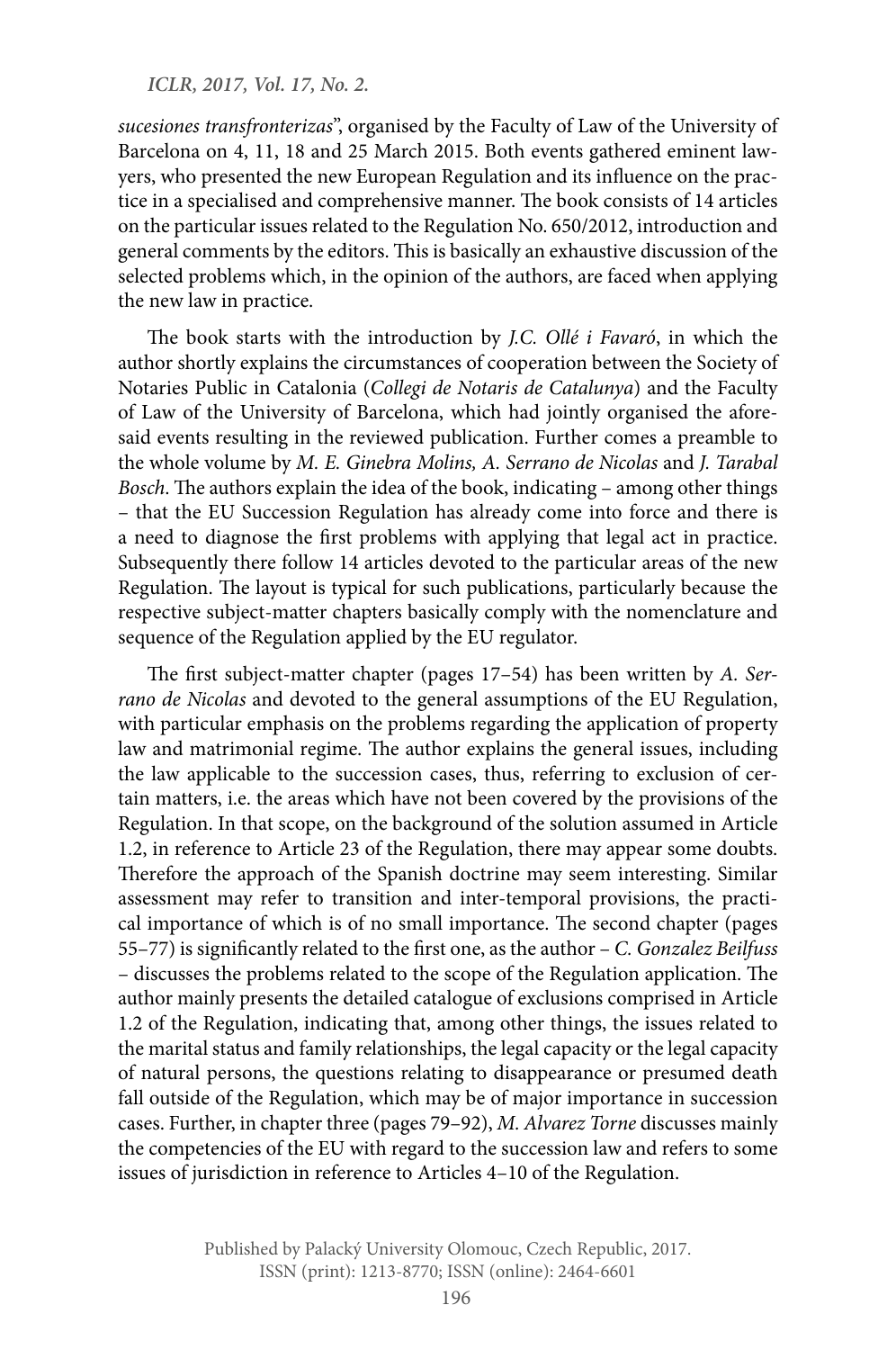The law applicable to succession based on the Regulation No. 650/2012 has been referred to in chapter four of the book by *J. J. Forner Delaygua*. The author explains the complexities of applying the new connector in cross-border succession cases – the place of usual residence of the testator – referring also to other connectors referred to in the Regulation, particularly in Articles 24, 25 or 27 thereof. He also refers to the principle of universal nature and unity of the inheritance in the case of a conflict of laws. To some extent the idea is also referred to in chapter five by *S. Alvaro Gonzalez* (page 135–159), chapter six by *A. Font i Segura* (pages 161–192) and chapter seven by *L. Arnau Raventos* (pages 193–218), where the authors refer to the problem of law applicable to succession, and discuss the specific provisions imposing limitations on succession and affecting the succession in reference to some assets of the testator's estate, as well as the agreements relating to inheritance and the formal validity of dispositions upon death.

Extremely interesting are the comments of *J. Tarabal Bosch* presented in chapter eight and regarding the mechanisms of adjusting the property law on the background of the Regulation provisions. Obviously the provisions of Article 31, reading that "Where a person invokes a right *in rem* to which he is entitled under the law applicable to the succession and the law of the Member State in which the right is invoked does not know the right *in rem* in question, that right shall, if necessary and to the extent possible, be adapted to the closest equivalent right *in rem* under the law of that State, taking into account the aims and the interests pursued by the specific right *in rem* and the effects attached to it", is going to raise major problems in practice. Chapter nine (pages 237–262) of the publication by *M. E. Ginebra Mollins* refers to the application of the Regulation provisions in countries in which more than one legal system applies, namely the territorial conflict of laws. Owing to obvious reasons, the Spanish approach to that problem must be intriguing, whereas some provisions of the Regulation, e.g. Article 36, were written with Spain in thought.

The problems related to official documents and their enforceability in the light of the Regulation provisions have been discussed by *J. Bayo Delgado* (pages 263–283), and the problem of documenting the rights to inheritance, including the European Certificate of Succession, and the competencies of notaries public in that regard are referred to by *J. Gomez Taboada* in chapter eleven (pages 285–298), *J. L. Valle Munoz* in chapter twelve (pages 299–326) and *J. Carrascosa Gonzalez* in chapter thirteen (pages 327–440). In the latter article, the author reaches deeper than the European Certificate of Succession, presenting the selected practical problems of notaries public operation in the light of the new European Regulation. A resume is provided in the form of comments by *A. Domingo Castella* regarding, basically, the liability for the debts under the succession and problems related to the consequences of practical application of the provisions of Regulation No. 650/2012.

> Published by Palacký University Olomouc, Czech Republic, 2017. ISSN (print): 1213-8770; ISSN (online): 2464-6601